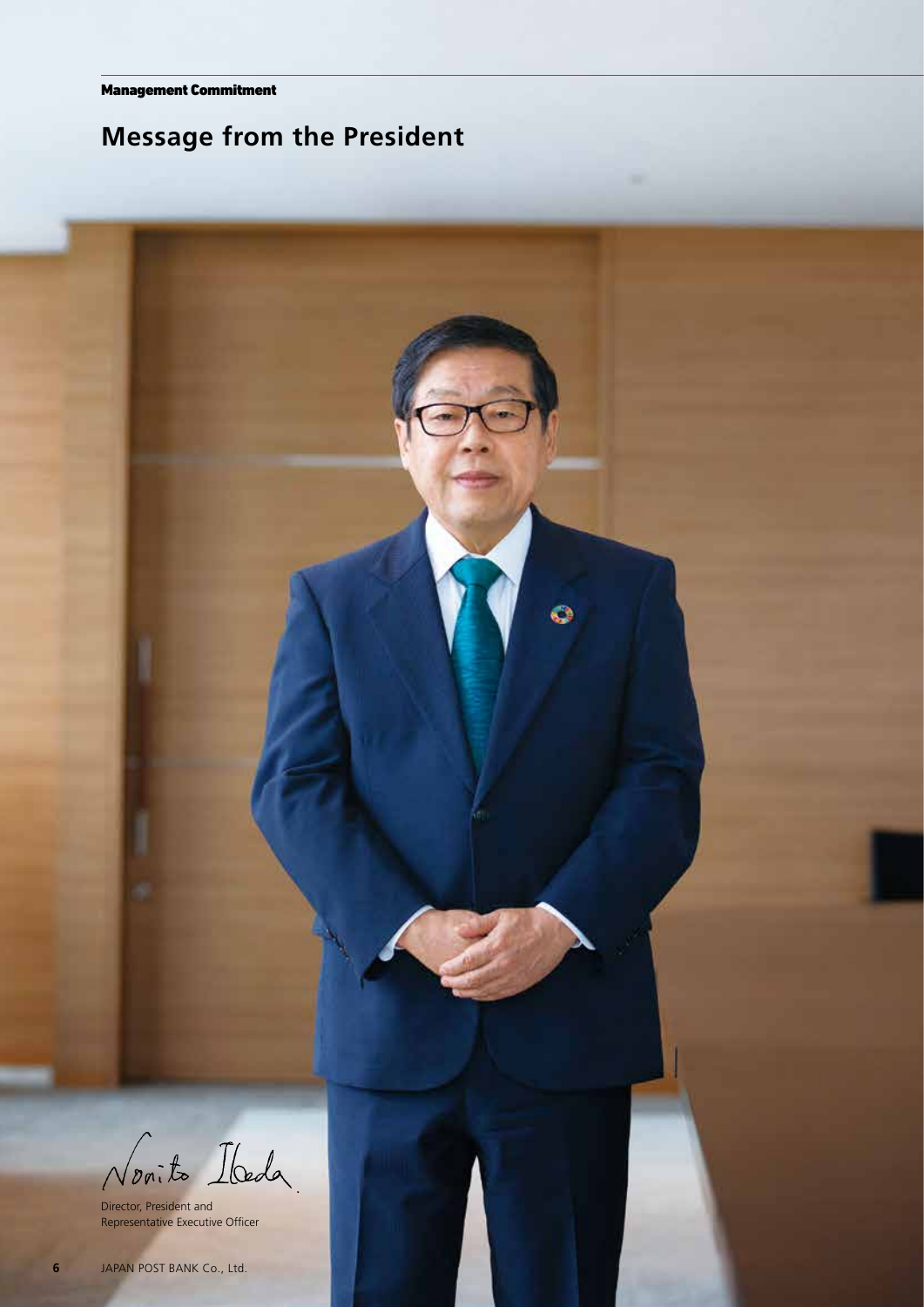**In 2021, the JAPAN POST Group is marking 150 years since its founding in the postal business. 146 years have passed since its establishment when, in line with the times, the postal savings system changed from state to private ownership, but its mission of "creating a form of social infrastructure that everyone can use fairly" has continued to be handed down to this day.**

**This year, the Bank reaffirmed the significance of its purpose of existence— "We aim for the happiness of customers and employees, and will contribute to the development of society and the region"—and formulated its new Medium-term Management Plan in anticipation of future changes in the external environment.**

#### **My vision for JAPAN POST BANK**

Since I was first appointed president in April 2016, I have been searching for a business model unique to JAPAN POST BANK in the belief that the Bank's strengths have included its network of post offices all over Japan, possessing the largest number of customer accounts in Japan, and its world-leading financial resources. The first thing I worked on was alliances with regional financial institutions. It took some time to gain their understanding, but I feel that, little by little, I was able to get them to understand my thoughts. Especially at the time of the Kumamoto earthquake, the time when I participated in the regional vitalization fund for support is clearly engraved in my memory. In establishing the reconstruction fund, we received invitations from various parties to join us, and realized that we can contribute to the region through this project as the first investment project. Since then, the number of regional vitalization funds has gradually expanded to each region, increasing to 32<sup>\*</sup>. We will continue to contribute to the circulation of funds to the region through cooperation with regional financial institutions in all prefectures.

The origin of my commitment to the regions comes from my experience in Yokosuka, Kanagawa Prefecture, which is my hometown. When I was a student, I saw my friends unable to find employment because we did not have any local industry, and I harbored thoughts that I somehow had to bring about the development of industry locally. This led to my strong desire to assist in the revitalization of the regions. I now feel that it was my destiny to be involved in revitalizing local economies through the banking business.

In formulating the previous Medium-term Management Plan (FY2019/3 through FY2021/3) in 2018, I earnestly faced the proposition of what kind of form we should take to contribute to the enhancement of the Bank's corporate value and the development of society. In doing so, a new awareness was the magnitude of the influence the Bank wields. The ripples caused by our every move spread throughout Japan and, for better or for worse, make a great difference to the environments of many consumers. It was for that very reason that I vowed that we must take the time to think about our future and that we must shape our future image in anticipation of the next 10 years while listening carefully to the opinions of our stakeholders, including our customers.

We have now launched our new Medium-term Management Plan (FY2022/3 through FY2026/3). So that ultimately everyone can be convinced, and in showing everyone the future ideal for the unwavering JAPAN POST BANK, we recognize that these next five years represent an extremely important period. To that end, we will execute strategies that leverage the Bank's strengths to the maximum extent and steadily produce results, while carrying out flexible management that is in keeping with the business environment and meets customer needs. It has been 14 years since privatization, and the awareness that "we must not remain as we are" and that "we must change and evolve" has become firmly deep-rooted. I recognize that it is my most important role as president to remain a driving force to further accelerate the Bank's progress, which has been moving ahead step by step in the past few years.

\* As of March 31, 2021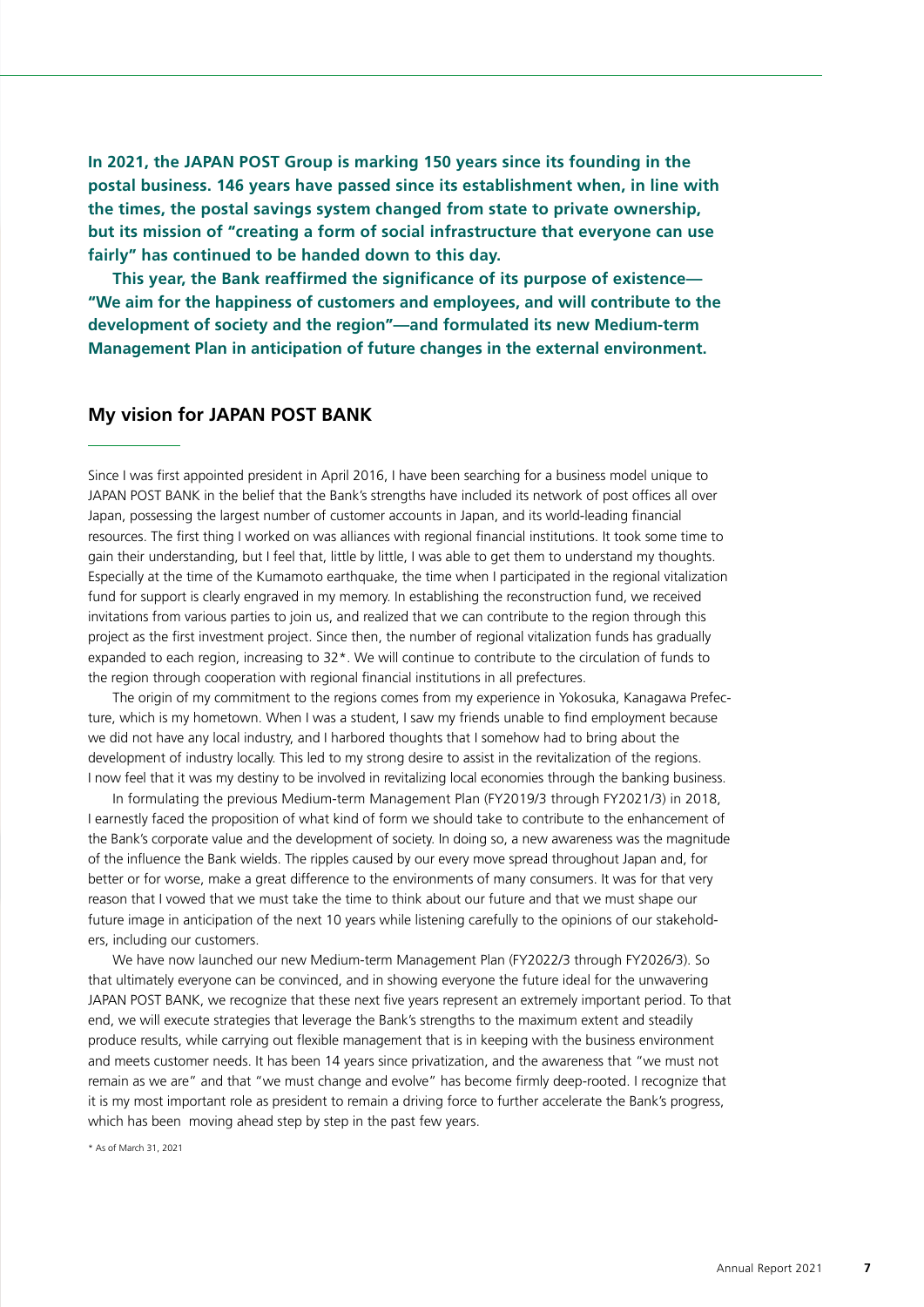### **Medium-term Management Plan (FY2019/3 through FY2021/3) that solidified forward-looking foundation**

With regard to the previous Medium-term Management Plan (FY2019/3 through FY2021/3), we looked 10 years ahead, firstly laid the foundations and then set three pillars and promoted a raft of key measures, the basic idea having been to build the systems to secure net income of around ¥280 billion.

The first way was the "provision of high-quality, customer-oriented financial services." As a result of enhancing services to customers and working to secure second and third revenue sources, profits from net fees and commissions in FY2021/3 increased by 32% compared with FY2018/3, and we were able to achieve the Medium-term Management Plan target.

The second pillar is "funds flow to regional communities." In addition to making 32 investments in the regional vitalization fund while collaborating and creating connections with regional financial institutions, we are promoting initiatives to revitalize the regional economy, such as ATM collaboration with regional financial institutions and joint administration. For the future, we also focused on human resource development, such as sending 28 employees to an investment company during the period of the medium-term management plan.

The third way was "diversification and sophistication of investment management." Amid the ongoing low interest rate environment, we accelerated the paradigm shift in market management to improve profitability under appropriate risk management. Specifically, as of March 31, 2021, the balance of risk assets was ¥91.1 trillion, of which the balance in strategic investment areas, such as private equity and real estate funds, was ¥4.2 trillion. Since starting our efforts to improve operations, the number of staff involved in market operations has increased by about 120 to approximately 360.

| Items                  |                                                                       | Mid-term targets (2021/3)             | Results (2021/3)             |
|------------------------|-----------------------------------------------------------------------|---------------------------------------|------------------------------|
| <b>Profit targets</b>  | Ordinary income<br>(consolidated basis)                               | ¥390.0 billion                        | ¥394.2 billion               |
|                        | Net income (consolidated basis<br>(attributable to owners of parent)) | ¥280.0 billion                        | ¥280.1 billion               |
| Retail                 | Assets under management                                               | Around ¥+1.8 trillion<br>in 3 years   | ¥+9.0 trillion in 3 years    |
|                        | Balance of investment trusts                                          | Around ¥+1.7 trillion<br>in 3 years   | ¥+0.9 trillion in 3 years    |
|                        | Net fees and commissions<br>(compared to FY2018/3)                    | +30%                                  | $+32%$                       |
| Investment             | Balance of risk assets                                                | Around ¥90 trillion*                  | ¥91.1 trillion               |
|                        | Balance of strategic<br>investment areas                              | Around ¥4 to 5 trillion*              | ¥4.2 trillion                |
| Costs                  | Predetermined expenses<br>(compared to FY2018/3)                      | $¥$ (30.0) billion                    | ¥ (58.2) billion             |
|                        | Administrative efficiency<br>(compared to FY2018/3)                   | Equivalent to (2,000) people *        | Equivalent to (2,533) people |
| Shareholder returns    | Dividends per share                                                   | Secured 50 yen in 3 years             | Implemented 50 yen dividends |
| Capital adequacy ratio | Capital adequacy ratio                                                | Approx. 10%<br>(Levels to be secured) | 15.53%                       |

#### **TARGETS AND RESULTS**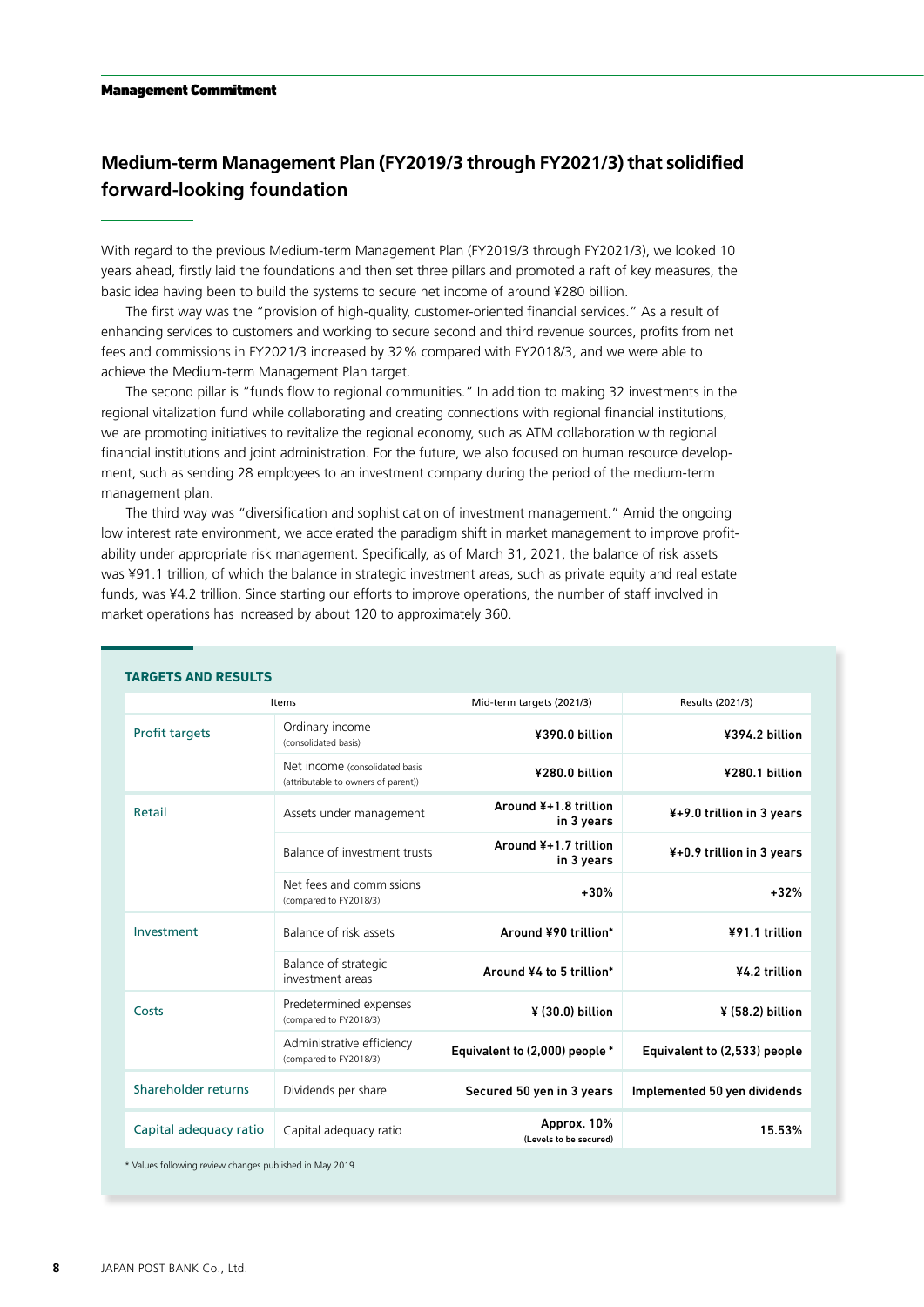## **Deepening trust, and taking on the challenge for financial innovations based on the new Medium-term Management Plan (FY2022/3 through FY2026/3)**

Currently, the business environment surrounding the domestic manufacturing industry is changing dramatically enough to be described as the Fourth Industrial Revolution. Under these circumstances, to continue to grow, create social value, and enhance corporate value necessitates making full use of the Bank's strengths and management resources. For that reason, we conducted lively discussions and considered optimal strategies, focusing on regional co-creation, management centered on the realization of regional financial platforms, business that integrates the real and the digital, including post offices and ATMs, and expansion into more sophisticated fund management areas. Then, in May 2021, we announced our new Mediumterm Management Plan, covering the period from FY2022/3 to FY2026/3.

This plan's slogan is "Deepening trust, and taking on the challenge for financial innovations."

Based on the "five key strategies" that are the core of achieving this goal, we will aggressively promote business model reforms and strengthen business sustainability, aiming to establish the significance of the Bank's purpose of existence in Japan.

| <b>KEY STRATEGY 1:</b> Innovating retail business into a new form by realizing complementarity<br>between the physical and the digital                                                                                                           | E P.32        |
|--------------------------------------------------------------------------------------------------------------------------------------------------------------------------------------------------------------------------------------------------|---------------|
| <b>KEY STRATEGY 2: Business reforms and productivity improvement through the active utilization</b><br>of digital technology<br>and the control of the control of the control of the control of the control of the control of the control of the | $\equiv$ P.36 |
| KEY STRATEGY 3: Enhancing funds flow to regional communities and the regional relationship<br>functions through various frameworks _________                                                                                                     | ⊒] P.38       |
| KEY STRATEGY 4: Deepening market operations and risk management with an awareness<br>of stress tolerance                                                                                                                                         | ⊒] P.44       |
| <b>KEY STRATEGY 5: Strengthening the management base to become a more trusted bank</b>                                                                                                                                                           | <b>E</b> P.46 |

In light of the issue of dealing with fraudulent use cases by malicious third parties with regard to cashless payment services last year, all executives and employees will realize customer-oriented business operations. To become a trusted company, we will promote sustainable organizational culture reforms and strengthen internal control systems, and all executives and employees will work together to take on the challenge for financial innovations.

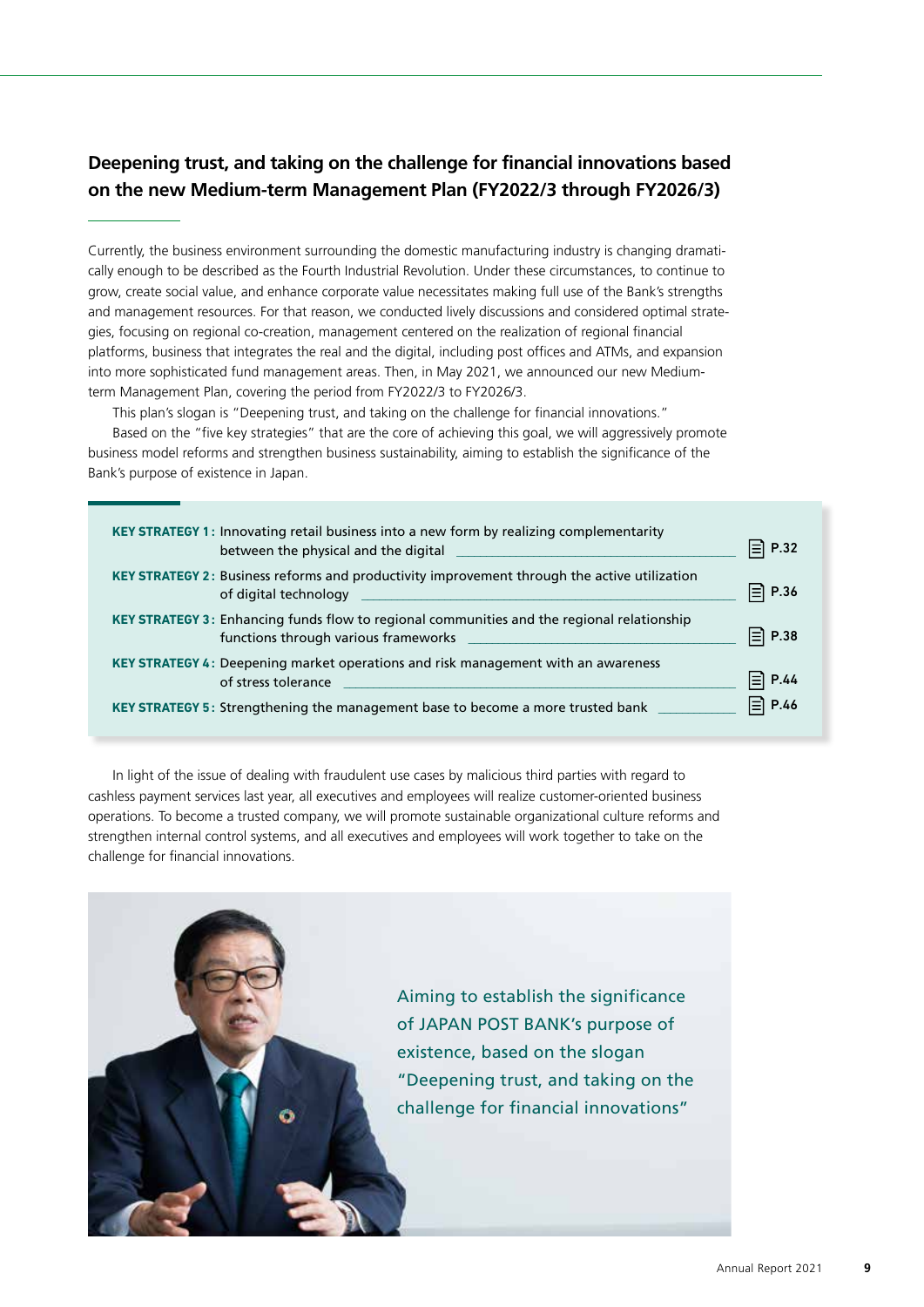### **Promote ESG management in the Medium-term Management Plan, while connecting ESG to corporate and social sustainability**

We will strongly promote ESG management in the Bank's Medium-term Management Plan. In formulating the Plan, we set priority issues (materiality) to be addressed to realize a sustainable society.



These priority issues are closely connected to the priority strategies of the Medium-term Management Plan (FY2022/3 through FY2026/3), and we will respond to the priority issues by promoting the strategies and working to improve the KPIs we set as our goals. I am also of the belief that producing the results of these efforts will lead to the realization of the Sustainable Development Goals (SDGs) adopted by the United Nations.

In particular, "contribution to regional economic development" is an area that can play a major role for the Bank, which has networks all over the country. As part of this, after participating in the first regional vitalization fund in 2016, the relationship of trust with regional financial institutions has dramatically strengthened, and there are new business opportunities such as plans to participate in PFI\*. As it is expanding, we can expect even more contributions in the future. In April 2021, we are also promoting the strengthening of systemic aspects to accelerate our efforts, such as by newly establishing the Regional Relations Division.

Also recognizing climate change, which is becoming more serious with economic development, as one of the major risks, we are proceeding with scenario analyses in line with the TCFD recommendations to identify and disclose risks and opportunities. We have adopted a 46% reduction in FY2031/3, compared with FY2020/3, as our KPI for CO<sub>2</sub> emissions and, in addition to working together as a group, such as switching to renewable energy in the electricity contracts for each of our facilities, will promote ESG investment while contributing to the reduction of  $CO<sub>2</sub>$  emissions in society as a whole.

For us to achieve our goals through these activities, it is an absolute requirement for each and every employee to demonstrate his or her inherent strengths and enhance the Bank's overall capabilities as an organization. The key point in this is the promotion of diversity management. We consider the development of working environments where everyone can play an active role and fair evaluations/promotions as prioritized issues, and are working to raise the ratio of female managers and the number of men who take childcare leave. In the years to come, the management team will continue to be at the forefront of supporting all employees including the child-rearing and long-term care generations so that they can work actively and achieve results, in terms of the system and the organizational climate.

<sup>\*</sup> Abbreviation of Private Finance Initiative. A method that conducts construction of public facilities, and other similar efforts, utilizing the funding and capabilities of the public.